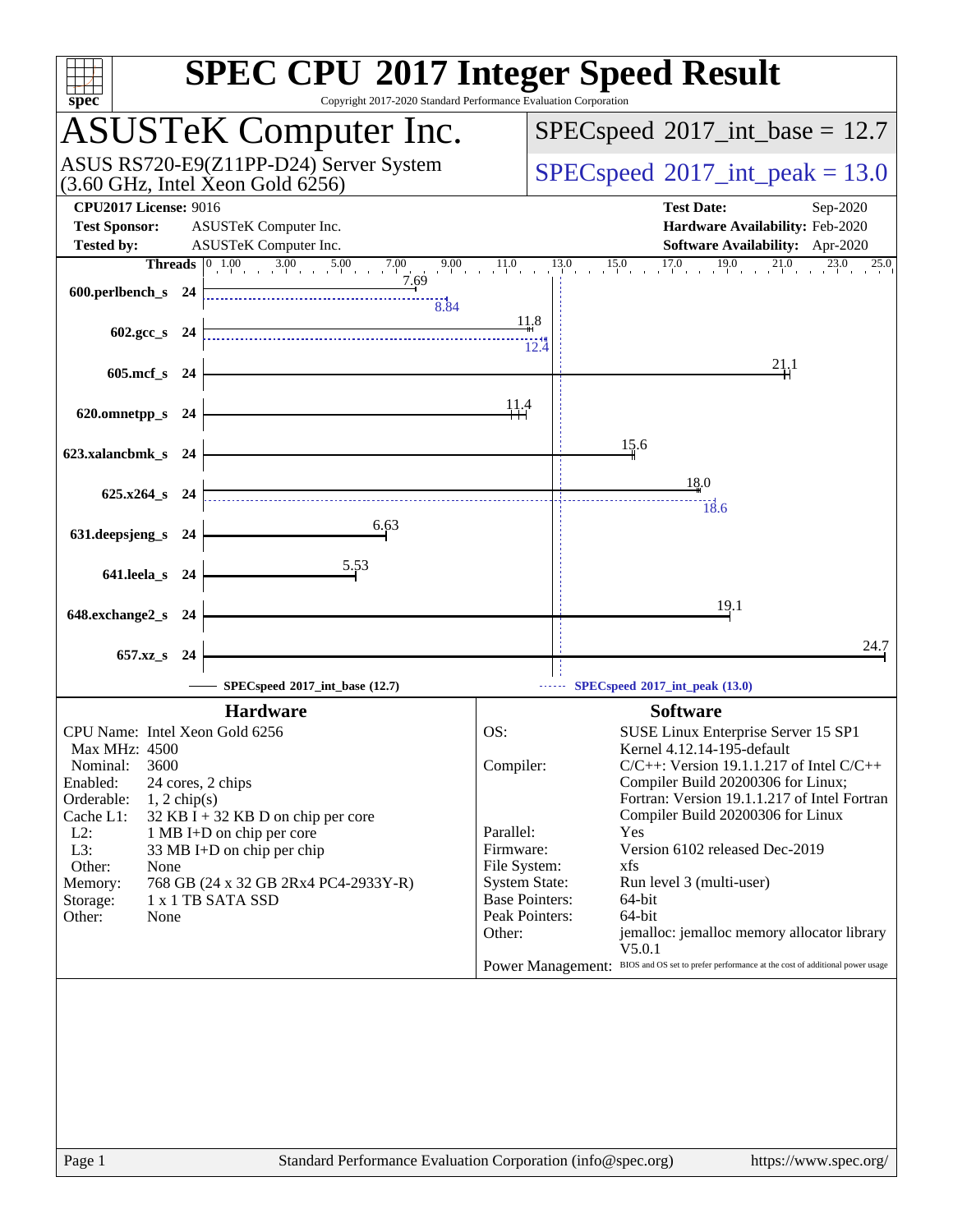

Copyright 2017-2020 Standard Performance Evaluation Corporation

### ASUSTeK Computer Inc.

 $SPECspeed^{\circ}2017\_int\_base = 12.7$  $SPECspeed^{\circ}2017\_int\_base = 12.7$ 

ASUS RS720-E9(Z11PP-D24) Server System  $(3.60 \text{ GHz}, \text{ Intel Xeon Gold } 6256)$   $\big| \text{ SPECspeed}^{\circledR} 2017 \text{__int\_peak} = 13.0$  $\big| \text{ SPECspeed}^{\circledR} 2017 \text{__int\_peak} = 13.0$  $\big| \text{ SPECspeed}^{\circledR} 2017 \text{__int\_peak} = 13.0$ 

**[Test Sponsor:](http://www.spec.org/auto/cpu2017/Docs/result-fields.html#TestSponsor)** ASUSTeK Computer Inc. **[Hardware Availability:](http://www.spec.org/auto/cpu2017/Docs/result-fields.html#HardwareAvailability)** Feb-2020

**[CPU2017 License:](http://www.spec.org/auto/cpu2017/Docs/result-fields.html#CPU2017License)** 9016 **[Test Date:](http://www.spec.org/auto/cpu2017/Docs/result-fields.html#TestDate)** Sep-2020 **[Tested by:](http://www.spec.org/auto/cpu2017/Docs/result-fields.html#Testedby)** ASUSTeK Computer Inc. **[Software Availability:](http://www.spec.org/auto/cpu2017/Docs/result-fields.html#SoftwareAvailability)** Apr-2020

#### **[Results Table](http://www.spec.org/auto/cpu2017/Docs/result-fields.html#ResultsTable)**

|                                     | <b>Base</b>    |                |       |                |       | <b>Peak</b>    |       |                |                |              |                |              |                |              |
|-------------------------------------|----------------|----------------|-------|----------------|-------|----------------|-------|----------------|----------------|--------------|----------------|--------------|----------------|--------------|
| <b>Benchmark</b>                    | <b>Threads</b> | <b>Seconds</b> | Ratio | <b>Seconds</b> | Ratio | <b>Seconds</b> | Ratio | <b>Threads</b> | <b>Seconds</b> | <b>Ratio</b> | <b>Seconds</b> | <b>Ratio</b> | <b>Seconds</b> | <b>Ratio</b> |
| $600.$ perlbench $\mathsf{S}$       | 24             | 231            | 7.68  | 231            | 7.69  | 230            | 7.70  | 24             | 201            | 8.85         | 201            | 8.84         | 201            | 8.82         |
| $602 \text{.} \text{gcc}\text{.}$ s | 24             | 337            | 11.8  | 339            | 11.7  | 334            | 11.9  | 24             | 321            | 12.4         | 320            | 12.4         | 325            | 12.3         |
| $605$ .mcf s                        | 24             | 222            | 21.3  | 224            | 21.1  | 224            | 21.1  | 24             | 222            | 21.3         | 224            | 21.1         | 224            | 21.1         |
| 620.omnetpp_s                       | 24             | 139            | 11.7  | 146            | 11.2  | 143            | 11.4  | 24             | 139            | 11.7         | 146            | 11.2         | 143            | 11.4         |
| 623.xalancbmk s                     | 24             | 90.6           | 15.6  | 90.7           | 15.6  | 91.2           | 15.5  | 24             | 90.6           | 15.6         | 90.7           | 15.6         | 91.2           | 15.5         |
| 625.x264 s                          | 24             | 98.5           | 17.9  | 98.0           | 18.0  | 98.2           | 18.0  | 24             | 95.1           | 18.5         | 95.0           | <b>18.6</b>  | 95.0           | 18.6         |
| 631. deepsjeng_s                    | 24             | 216            | 6.62  | 216            | 6.63  | 216            | 6.63  | 24             | 216            | 6.62         | 216            | 6.63         | 216            | 6.63         |
| 641.leela s                         | 24             | 309            | 5.52  | 308            | 5.53  | 308            | 5.53  | 24             | 309            | 5.52         | 308            | 5.53         | <b>308</b>     | 5.53         |
| 648.exchange2_s                     | 24             | 154            | 19.1  | 154            | 19.1  | 154            | 19.1  | 24             | 154            | 19.1         | 154            | 19.1         | 154            | <u>19.1</u>  |
| $657.xz$ <sub>_S</sub>              | 24             | 250            | 24.7  | 250            | 24.7  | 250            | 24.7  | 24             | 250            | 24.7         | 250            | 24.7         | 250            | 24.7         |
| $SPECspeed*2017$ int base =<br>12.7 |                |                |       |                |       |                |       |                |                |              |                |              |                |              |

**[SPECspeed](http://www.spec.org/auto/cpu2017/Docs/result-fields.html#SPECspeed2017intpeak)[2017\\_int\\_peak =](http://www.spec.org/auto/cpu2017/Docs/result-fields.html#SPECspeed2017intpeak) 13.0**

Results appear in the [order in which they were run.](http://www.spec.org/auto/cpu2017/Docs/result-fields.html#RunOrder) Bold underlined text [indicates a median measurement](http://www.spec.org/auto/cpu2017/Docs/result-fields.html#Median).

#### **[Compiler Notes](http://www.spec.org/auto/cpu2017/Docs/result-fields.html#CompilerNotes)**

The inconsistent Compiler version information under Compiler Version section is due to a discrepancy in Intel Compiler. The correct version of C/C++ compiler is: Version 19.1.1.217 Build 20200306 Compiler for Linux The correct version of Fortran compiler is: Version 19.1.1.217 Build 20200306 Compiler for Linux

#### **[Operating System Notes](http://www.spec.org/auto/cpu2017/Docs/result-fields.html#OperatingSystemNotes)**

 Stack size set to unlimited using "ulimit -s unlimited" OS set to performance mode via cpupower frequency-set -g performance

#### **[Environment Variables Notes](http://www.spec.org/auto/cpu2017/Docs/result-fields.html#EnvironmentVariablesNotes)**

```
Environment variables set by runcpu before the start of the run:
KMP AFFINITY = "granularity=fine, scatter"
LD_LIBRARY_PATH = "/191u1/lib/intel64:/191u1/je5.0.1-64"
MALLOC_CONF = "retain:true"
OMP_STACKSIZE = "192M"
```
#### **[General Notes](http://www.spec.org/auto/cpu2017/Docs/result-fields.html#GeneralNotes)**

 Binaries compiled on a system with 1x Intel Core i9-7980XE CPU + 64GB RAM memory using Redhat Enterprise Linux 8.0 Transparent Huge Pages enabled by default Prior to runcpu invocation Filesystem page cache synced and cleared with:

**(Continued on next page)**

| age |  |  |  |
|-----|--|--|--|
|-----|--|--|--|

Page 2 Standard Performance Evaluation Corporation [\(info@spec.org\)](mailto:info@spec.org) <https://www.spec.org/>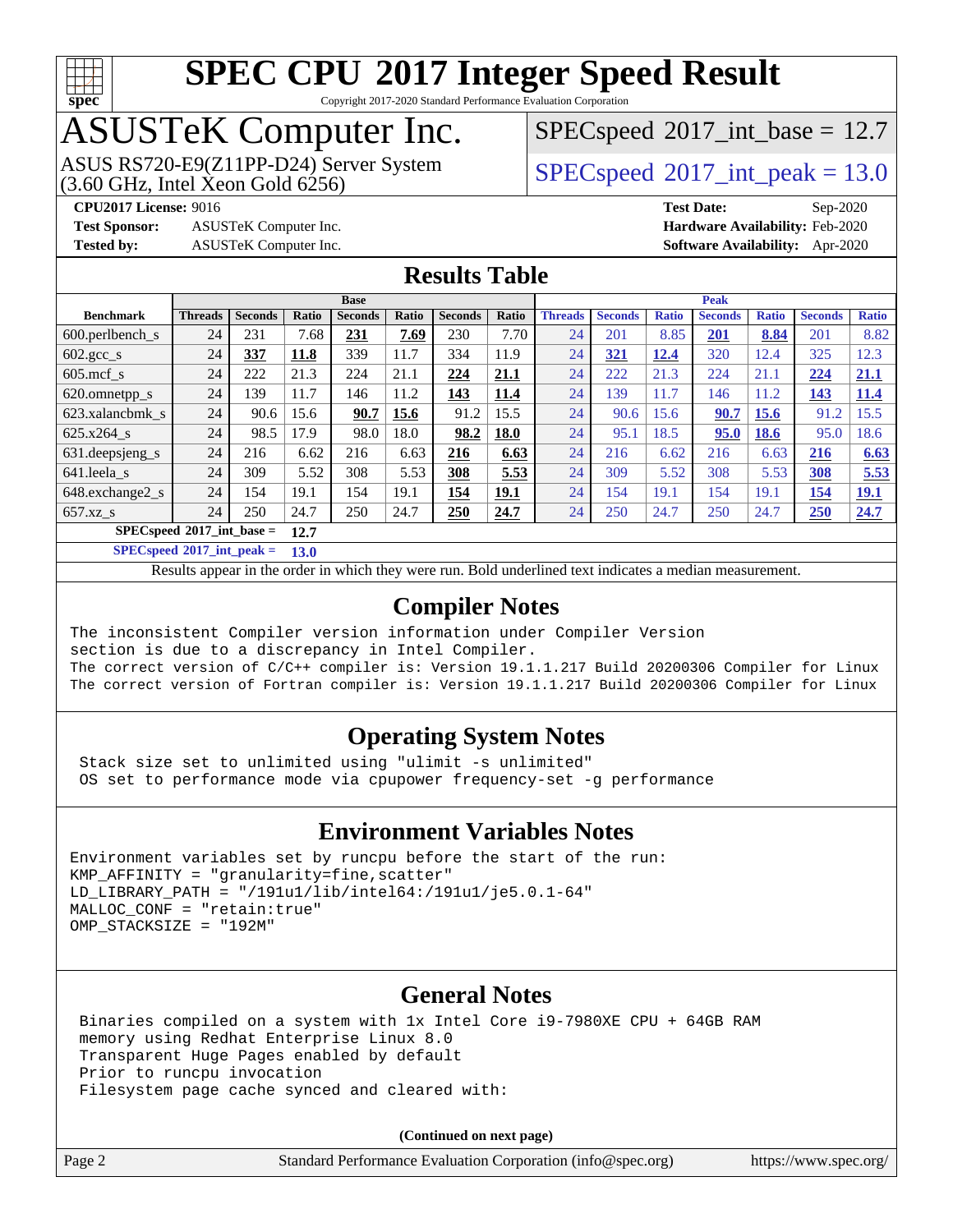

Copyright 2017-2020 Standard Performance Evaluation Corporation

### ASUSTeK Computer Inc.

(3.60 GHz, Intel Xeon Gold 6256) ASUS RS720-E9(Z11PP-D24) Server System  $SPECspeed@2017$  $SPECspeed@2017$  int\_peak = 13.0

 $SPECspeed^{\circ}2017\_int\_base = 12.7$  $SPECspeed^{\circ}2017\_int\_base = 12.7$ 

**[Test Sponsor:](http://www.spec.org/auto/cpu2017/Docs/result-fields.html#TestSponsor)** ASUSTeK Computer Inc. **[Hardware Availability:](http://www.spec.org/auto/cpu2017/Docs/result-fields.html#HardwareAvailability)** Feb-2020 **[Tested by:](http://www.spec.org/auto/cpu2017/Docs/result-fields.html#Testedby)** ASUSTeK Computer Inc. **[Software Availability:](http://www.spec.org/auto/cpu2017/Docs/result-fields.html#SoftwareAvailability)** Apr-2020

**[CPU2017 License:](http://www.spec.org/auto/cpu2017/Docs/result-fields.html#CPU2017License)** 9016 **[Test Date:](http://www.spec.org/auto/cpu2017/Docs/result-fields.html#TestDate)** Sep-2020

#### **[General Notes \(Continued\)](http://www.spec.org/auto/cpu2017/Docs/result-fields.html#GeneralNotes)**

 sync; echo 3> /proc/sys/vm/drop\_caches NA: The test sponsor attests, as of date of publication, that CVE-2017-5754 (Meltdown) is mitigated in the system as tested and documented. Yes: The test sponsor attests, as of date of publication, that CVE-2017-5753 (Spectre variant 1) is mitigated in the system as tested and documented. Yes: The test sponsor attests, as of date of publication, that CVE-2017-5715 (Spectre variant 2) is mitigated in the system as tested and documented.

The jemalloc library was configured and built at default for 32bit (i686) and 64bit (x86\_64) targets; built with the RedHat Enterprise 7.5, and the system compiler gcc 4.8.5; sources available from jemalloc.net or <https://github.com/jemalloc/jemalloc/releases>

#### **[Platform Notes](http://www.spec.org/auto/cpu2017/Docs/result-fields.html#PlatformNotes)**

| BIOS Configuration:                                                                                                                                                                              |
|--------------------------------------------------------------------------------------------------------------------------------------------------------------------------------------------------|
| $VT-d = Disabled$                                                                                                                                                                                |
| Patrol Scrub = Disabled                                                                                                                                                                          |
| ENERGY_PERF_BIAS_CFG mode = performance                                                                                                                                                          |
| HyperThreading = Disabled                                                                                                                                                                        |
| CSM Support = Disabled                                                                                                                                                                           |
| Engine Boost = $Level3(Max)$                                                                                                                                                                     |
| $Enforce POR = Disable$                                                                                                                                                                          |
| Memory Frequency = 2933                                                                                                                                                                          |
| LLC dead line allc = Disabled                                                                                                                                                                    |
| SR-IOV Support = Disabled                                                                                                                                                                        |
| Sysinfo program /191u1/bin/sysinfo<br>Rev: r6365 of 2019-08-21 295195f888a3d7edb1e6e46a485a0011<br>running on linux-628j Thu Sep 24 03:19:23 2020                                                |
| SUT (System Under Test) info as seen by some common utilities.<br>For more information on this section, see<br>https://www.spec.org/cpu2017/Docs/config.html#sysinfo                             |
| From /proc/cpuinfo<br>model name : Intel(R) $Xeon(R)$ Gold 6256 CPU @ 3.60GHz<br>2 "physical id"s (chips)<br>24 "processors"                                                                     |
| cores, siblings (Caution: counting these is hw and system dependent. The following<br>excerpts from /proc/cpuinfo might not be reliable. Use with caution.)<br>cpu cores $: 12$<br>siblings : 12 |
| (Continued on next page)                                                                                                                                                                         |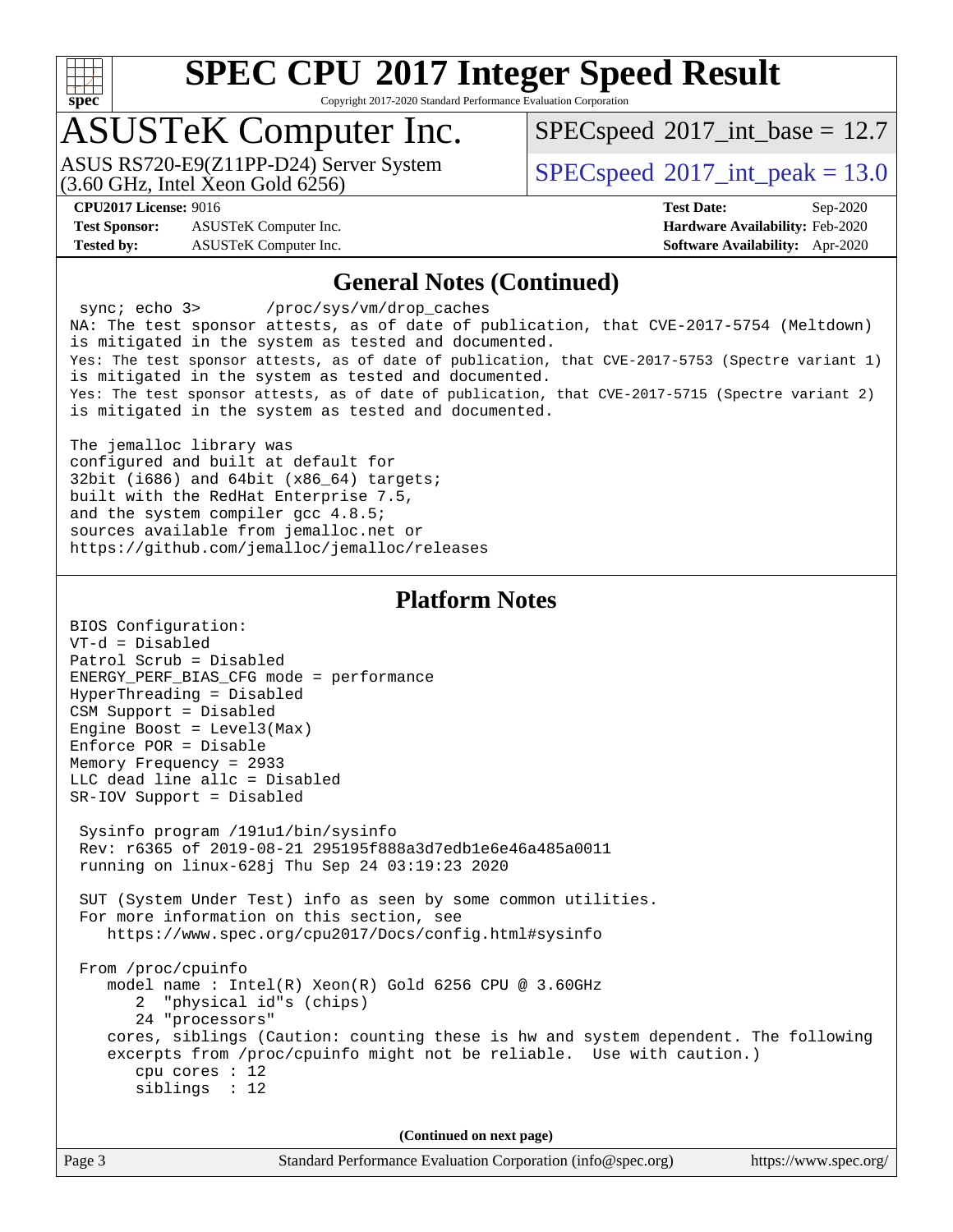

Copyright 2017-2020 Standard Performance Evaluation Corporation

# ASUSTeK Computer Inc.<br>ASUS RS720-E9(Z11PP-D24) Server System

 $(3.60$  GHz, Intel Xeon Gold  $6256$ )

 $SPECspeed^{\circ}2017\_int\_base = 12.7$  $SPECspeed^{\circ}2017\_int\_base = 12.7$ 

 $SPECspeed^{\circ}2017\_int\_peak = 13.0$  $SPECspeed^{\circ}2017\_int\_peak = 13.0$ 

**[Test Sponsor:](http://www.spec.org/auto/cpu2017/Docs/result-fields.html#TestSponsor)** ASUSTeK Computer Inc. **[Hardware Availability:](http://www.spec.org/auto/cpu2017/Docs/result-fields.html#HardwareAvailability)** Feb-2020 **[Tested by:](http://www.spec.org/auto/cpu2017/Docs/result-fields.html#Testedby)** ASUSTeK Computer Inc. **[Software Availability:](http://www.spec.org/auto/cpu2017/Docs/result-fields.html#SoftwareAvailability)** Apr-2020

**[CPU2017 License:](http://www.spec.org/auto/cpu2017/Docs/result-fields.html#CPU2017License)** 9016 **[Test Date:](http://www.spec.org/auto/cpu2017/Docs/result-fields.html#TestDate)** Sep-2020

#### **[Platform Notes \(Continued\)](http://www.spec.org/auto/cpu2017/Docs/result-fields.html#PlatformNotes)**

 physical 0: cores 2 4 5 9 11 13 16 18 21 24 26 28 physical 1: cores 0 3 10 12 13 16 17 21 25 26 27 29

From lscpu:

| Architecture:                    | x86 64                                      |
|----------------------------------|---------------------------------------------|
| $CPU op-mode(s):$ 32-bit, 64-bit |                                             |
| Byte Order:                      | Little Endian                               |
| Address sizes:                   | 46 bits physical, 48 bits virtual           |
| CPU(s):                          | 24                                          |
| On-line CPU(s) list: $0-23$      |                                             |
| Thread(s) per core: $1$          |                                             |
| Core(s) per socket: $12$         |                                             |
| Socket(s):                       | 2                                           |
| NUMA node(s):                    | $\mathfrak{D}$                              |
| Vendor ID:                       | GenuineIntel                                |
| CPU family:                      | 6                                           |
| Model:                           | 85                                          |
| Model name:                      | $Intel(R) Xeon(R) Gold 6256 CPU @ 3.60GHz$  |
| Stepping:                        | 7                                           |
| CPU MHz:                         | 3600.000                                    |
| $CPU$ $max$ $MHz$ :              | 4500.0000                                   |
| CPU min MHz:                     | 1200.0000                                   |
| BogoMIPS:                        | 7200.00                                     |
| Virtualization: VT-x             |                                             |
| $L1d$ cache:                     | 32K                                         |
| $L1i$ cache:                     | 32K                                         |
| L2 cache:                        | 1024K                                       |
| L3 cache:                        | 33792K                                      |
| NUMA node0 $CPU(s): 0-11$        |                                             |
| NUMA nodel $CPU(s): 12-23$       |                                             |
| $\Gamma$ ] $\cap$ $\cap$ $\cdot$ | fou ymo do pao taq mar pao mao are apiq aon |

Flags: fpu vme de pse tsc msr pae mce cx8 apic sep mtrr pge mca cmov pat pse36 clflush dts acpi mmx fxsr sse sse2 ss ht tm pbe syscall nx pdpe1gb rdtscp lm constant\_tsc art arch\_perfmon pebs bts rep\_good nopl xtopology nonstop\_tsc cpuid aperfmperf pni pclmulqdq dtes64 monitor ds\_cpl vmx smx est tm2 ssse3 sdbg fma cx16 xtpr pdcm pcid dca sse4\_1 sse4\_2 x2apic movbe popcnt tsc\_deadline\_timer aes xsave avx f16c rdrand lahf\_lm abm 3dnowprefetch cpuid\_fault epb cat\_l3 cdp\_l3 invpcid\_single intel\_ppin ssbd mba ibrs ibpb stibp ibrs\_enhanced tpr\_shadow vnmi flexpriority ept vpid fsgsbase tsc\_adjust bmi1 hle avx2 smep bmi2 erms invpcid rtm cqm mpx rdt\_a avx512f avx512dq rdseed adx smap clflushopt clwb intel\_pt avx512cd avx512bw avx512vl xsaveopt xsavec xgetbv1 xsaves cqm\_llc cqm\_occup\_llc cqm\_mbm\_total cqm\_mbm\_local dtherm ida arat pln pts hwp hwp\_act\_window hwp\_epp hwp\_pkg\_req pku ospke avx512\_vnni md\_clear flush\_l1d arch\_capabilities

 /proc/cpuinfo cache data cache size : 33792 KB

From numactl --hardware WARNING: a numactl 'node' might or might not correspond to a

**(Continued on next page)**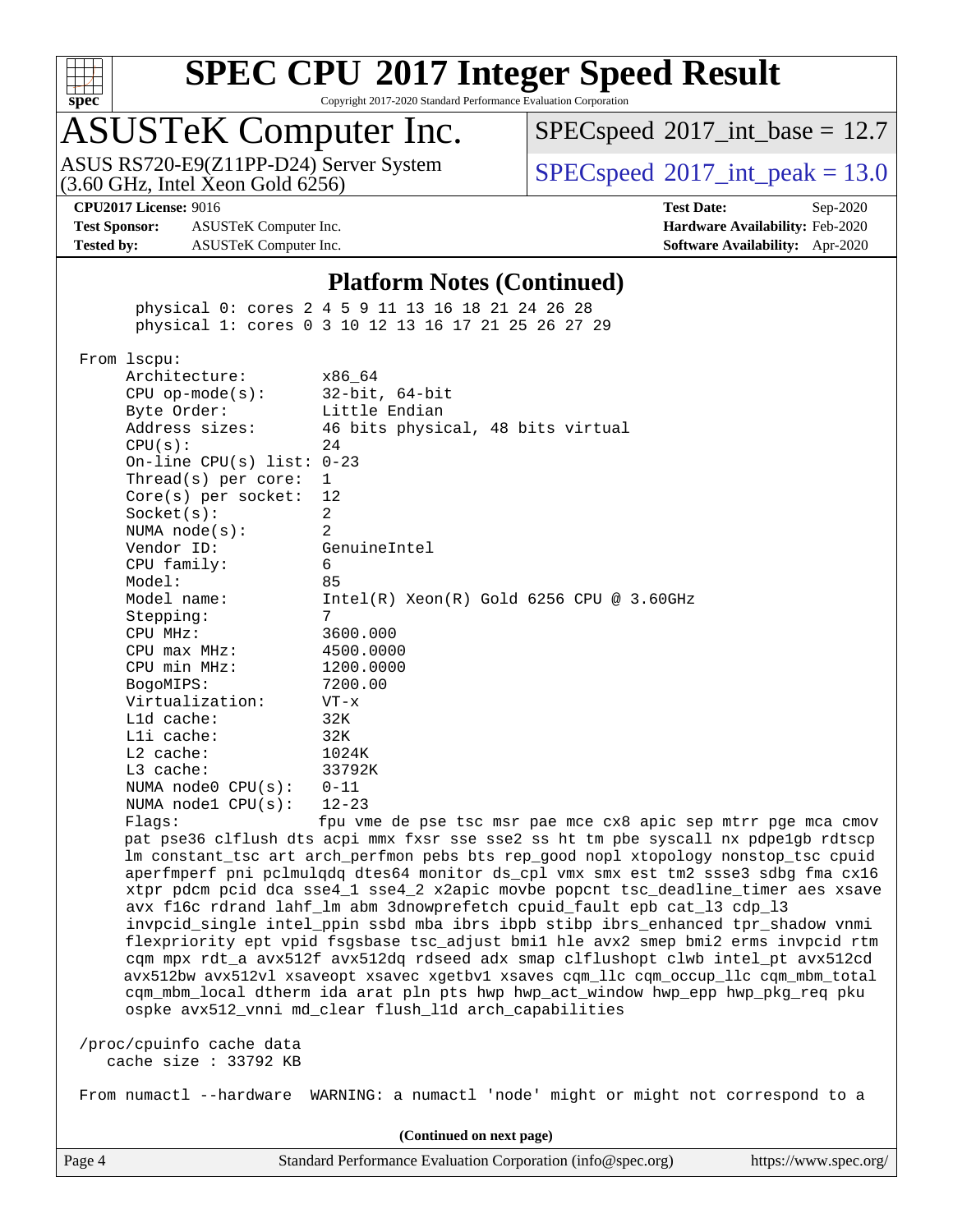

Copyright 2017-2020 Standard Performance Evaluation Corporation

### ASUSTeK Computer Inc.

ASUS RS720-E9(Z11PP-D24) Server System<br>(3.60 GHz, Intel Xeon Gold 6256)

 $SPECspeed^{\circ}2017\_int\_base = 12.7$  $SPECspeed^{\circ}2017\_int\_base = 12.7$ 

 $SPECspeed^{\circ}2017\_int\_peak = 13.0$  $SPECspeed^{\circ}2017\_int\_peak = 13.0$ 

**[Test Sponsor:](http://www.spec.org/auto/cpu2017/Docs/result-fields.html#TestSponsor)** ASUSTeK Computer Inc. **[Hardware Availability:](http://www.spec.org/auto/cpu2017/Docs/result-fields.html#HardwareAvailability)** Feb-2020 **[Tested by:](http://www.spec.org/auto/cpu2017/Docs/result-fields.html#Testedby)** ASUSTeK Computer Inc. **[Software Availability:](http://www.spec.org/auto/cpu2017/Docs/result-fields.html#SoftwareAvailability)** Apr-2020

**[CPU2017 License:](http://www.spec.org/auto/cpu2017/Docs/result-fields.html#CPU2017License)** 9016 **[Test Date:](http://www.spec.org/auto/cpu2017/Docs/result-fields.html#TestDate)** Sep-2020

#### **[Platform Notes \(Continued\)](http://www.spec.org/auto/cpu2017/Docs/result-fields.html#PlatformNotes)**

 physical chip. available: 2 nodes (0-1) node 0 cpus: 0 1 2 3 4 5 6 7 8 9 10 11 node 0 size: 385587 MB node 0 free: 385055 MB node 1 cpus: 12 13 14 15 16 17 18 19 20 21 22 23 node 1 size: 387068 MB node 1 free: 385853 MB node distances: node 0 1 0: 10 21 1: 21 10 From /proc/meminfo MemTotal: 791200284 kB HugePages\_Total: 0 Hugepagesize: 2048 kB From /etc/\*release\* /etc/\*version\* os-release: NAME="SLES" VERSION="15-SP1" VERSION\_ID="15.1" PRETTY\_NAME="SUSE Linux Enterprise Server 15 SP1" ID="sles" ID\_LIKE="suse" ANSI\_COLOR="0;32" CPE\_NAME="cpe:/o:suse:sles:15:sp1" uname -a: Linux linux-628j 4.12.14-195-default #1 SMP Tue May 7 10:55:11 UTC 2019 (8fba516) x86\_64 x86\_64 x86\_64 GNU/Linux Kernel self-reported vulnerability status: CVE-2018-3620 (L1 Terminal Fault): Not affected Microarchitectural Data Sampling: Not affected CVE-2017-5754 (Meltdown): Not affected CVE-2018-3639 (Speculative Store Bypass): Mitigation: Speculative Store Bypass disabled via prctl and seccomp CVE-2017-5753 (Spectre variant 1): Mitigation: \_\_user pointer sanitization CVE-2017-5715 (Spectre variant 2): Mitigation: Enhanced IBRS, IBPB: conditional, RSB filling run-level 3 Sep 23 20:04 SPEC is set to: /191u1 **(Continued on next page)**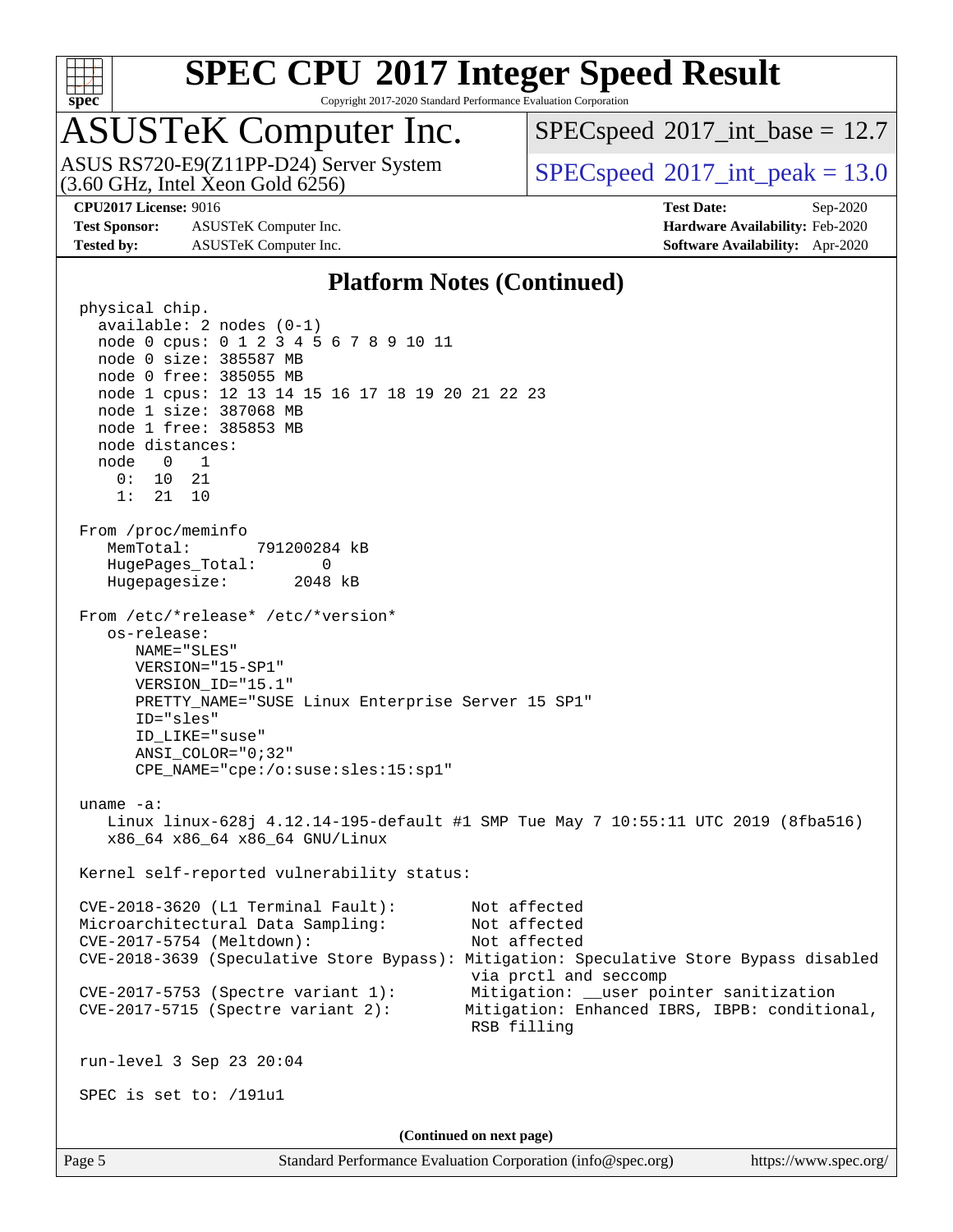

Copyright 2017-2020 Standard Performance Evaluation Corporation

### ASUSTeK Computer Inc.

 $(3.60$  GHz, Intel Xeon Gold  $6256$ ) ASUS RS720-E9(Z11PP-D24) Server System  $SPECspeed@2017$  $SPECspeed@2017$  int\_peak = 13.0

 $SPECspeed^{\circ}2017\_int\_base = 12.7$  $SPECspeed^{\circ}2017\_int\_base = 12.7$ 

**[Test Sponsor:](http://www.spec.org/auto/cpu2017/Docs/result-fields.html#TestSponsor)** ASUSTeK Computer Inc. **[Hardware Availability:](http://www.spec.org/auto/cpu2017/Docs/result-fields.html#HardwareAvailability)** Feb-2020 **[Tested by:](http://www.spec.org/auto/cpu2017/Docs/result-fields.html#Testedby)** ASUSTeK Computer Inc. **[Software Availability:](http://www.spec.org/auto/cpu2017/Docs/result-fields.html#SoftwareAvailability)** Apr-2020

**[CPU2017 License:](http://www.spec.org/auto/cpu2017/Docs/result-fields.html#CPU2017License)** 9016 **[Test Date:](http://www.spec.org/auto/cpu2017/Docs/result-fields.html#TestDate)** Sep-2020

#### **[Platform Notes \(Continued\)](http://www.spec.org/auto/cpu2017/Docs/result-fields.html#PlatformNotes)**

| Filesystem |                        |  | Type Size Used Avail Use% Mounted on |  |
|------------|------------------------|--|--------------------------------------|--|
| /dev/sda4  | xfs 932G 20G 913G 3% / |  |                                      |  |

From /sys/devices/virtual/dmi/id

 BIOS: American Megatrends Inc. 6102 12/05/2019 Vendor: ASUSTeK COMPUTER INC. Product: Z11PP-D24 Series Product Family: Server Serial: System Serial Number

 Additional information from dmidecode follows. WARNING: Use caution when you interpret this section. The 'dmidecode' program reads system data which is "intended to allow hardware to be accurately determined", but the intent may not be met, as there are frequent changes to hardware, firmware, and the "DMTF SMBIOS" standard. Memory:

24x Samsung M393A4K40CB2-CVF 32 GB 2 rank 2933

(End of data from sysinfo program)

#### **[Compiler Version Notes](http://www.spec.org/auto/cpu2017/Docs/result-fields.html#CompilerVersionNotes)**

Page 6 Standard Performance Evaluation Corporation [\(info@spec.org\)](mailto:info@spec.org) <https://www.spec.org/> ============================================================================== C | 600.perlbench\_s(base) 602.gcc\_s(base, peak) 605.mcf\_s(base, peak) | 625.x264\_s(base, peak) 657.xz\_s(base, peak) ------------------------------------------------------------------------------ Intel(R) C Compiler for applications running on Intel(R) 64, Version 2021.1 NextGen Build 20200304 Copyright (C) 1985-2020 Intel Corporation. All rights reserved. ------------------------------------------------------------------------------ ============================================================================== C | 600.perlbench\_s(peak) ------------------------------------------------------------------------------ Intel(R) C Intel(R) 64 Compiler for applications running on Intel(R) 64, Version 19.1.1.217 Build 20200306 Copyright (C) 1985-2020 Intel Corporation. All rights reserved. ------------------------------------------------------------------------------ ============================================================================== C | 600.perlbench\_s(base) 602.gcc\_s(base, peak) 605.mcf\_s(base, peak) | 625.x264\_s(base, peak) 657.xz\_s(base, peak) ------------------------------------------------------------------------------ Intel(R) C Compiler for applications running on Intel(R) 64, Version 2021.1 NextGen Build 20200304 Copyright (C) 1985-2020 Intel Corporation. All rights reserved. ------------------------------------------------------------------------------ **(Continued on next page)**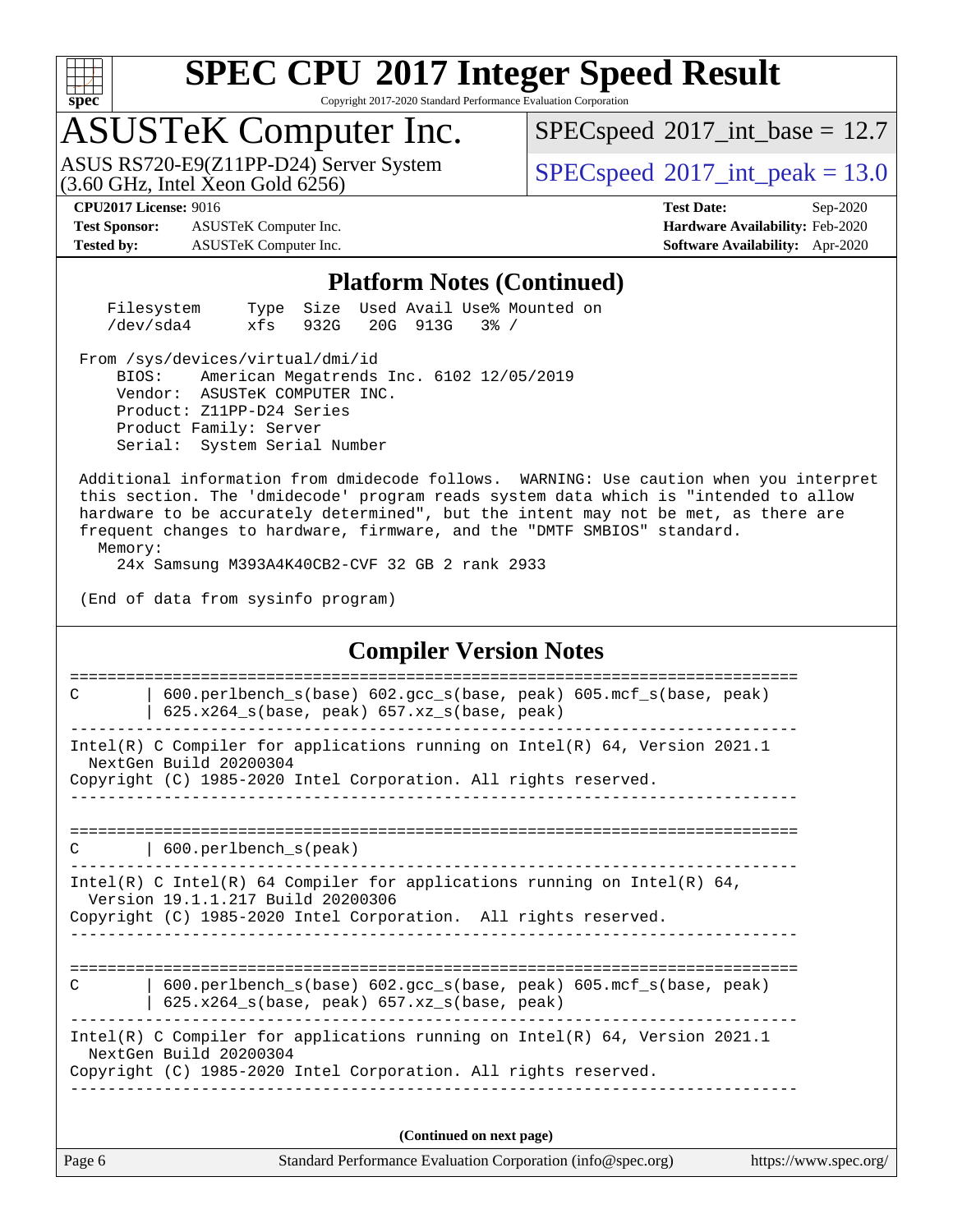

Copyright 2017-2020 Standard Performance Evaluation Corporation

# ASUSTeK Computer Inc.<br>ASUS RS720-E9(Z11PP-D24) Server System

 $(3.60$  GHz, Intel Xeon Gold  $6256$ )

 $SPECspeed^{\circledcirc}2017\_int\_base = 12.7$  $SPECspeed^{\circledcirc}2017\_int\_base = 12.7$ 

 $SPECspeed^{\circ}2017\_int\_peak = 13.0$  $SPECspeed^{\circ}2017\_int\_peak = 13.0$ 

**[Test Sponsor:](http://www.spec.org/auto/cpu2017/Docs/result-fields.html#TestSponsor)** ASUSTeK Computer Inc. **[Hardware Availability:](http://www.spec.org/auto/cpu2017/Docs/result-fields.html#HardwareAvailability)** Feb-2020 **[Tested by:](http://www.spec.org/auto/cpu2017/Docs/result-fields.html#Testedby)** ASUSTeK Computer Inc. **[Software Availability:](http://www.spec.org/auto/cpu2017/Docs/result-fields.html#SoftwareAvailability)** Apr-2020

**[CPU2017 License:](http://www.spec.org/auto/cpu2017/Docs/result-fields.html#CPU2017License)** 9016 **[Test Date:](http://www.spec.org/auto/cpu2017/Docs/result-fields.html#TestDate)** Sep-2020

#### **[Compiler Version Notes \(Continued\)](http://www.spec.org/auto/cpu2017/Docs/result-fields.html#CompilerVersionNotes)**

| 600.perlbench s(peak)<br>C                                                                                                                                                             |
|----------------------------------------------------------------------------------------------------------------------------------------------------------------------------------------|
| Intel(R) C Intel(R) 64 Compiler for applications running on Intel(R) 64,<br>Version 19.1.1.217 Build 20200306<br>Copyright (C) 1985-2020 Intel Corporation. All rights reserved.       |
| 620.omnetpp s(base, peak) 623.xalancbmk s(base, peak)<br>$C++$<br>631.deepsjeng s(base, peak) 641.leela s(base, peak)                                                                  |
| Intel(R) $C++$ Compiler for applications running on Intel(R) 64, Version 2021.1<br>NextGen Build 20200304<br>Copyright (C) 1985-2020 Intel Corporation. All rights reserved.           |
| Fortran   $648$ . exchange2 $s$ (base, peak)                                                                                                                                           |
| Intel(R) Fortran Intel(R) 64 Compiler for applications running on Intel(R)<br>64, Version 19.1.1.217 Build 20200306<br>Copyright (C) 1985-2020 Intel Corporation. All rights reserved. |

#### **[Base Compiler Invocation](http://www.spec.org/auto/cpu2017/Docs/result-fields.html#BaseCompilerInvocation)**

[C benchmarks](http://www.spec.org/auto/cpu2017/Docs/result-fields.html#Cbenchmarks): [icc](http://www.spec.org/cpu2017/results/res2020q4/cpu2017-20201023-24237.flags.html#user_CCbase_intel_icc_66fc1ee009f7361af1fbd72ca7dcefbb700085f36577c54f309893dd4ec40d12360134090235512931783d35fd58c0460139e722d5067c5574d8eaf2b3e37e92)

| $C_{++}$ benchmarks: |  |
|----------------------|--|
| icpc                 |  |

[Fortran benchmarks](http://www.spec.org/auto/cpu2017/Docs/result-fields.html#Fortranbenchmarks): [ifort](http://www.spec.org/cpu2017/results/res2020q4/cpu2017-20201023-24237.flags.html#user_FCbase_intel_ifort_8111460550e3ca792625aed983ce982f94888b8b503583aa7ba2b8303487b4d8a21a13e7191a45c5fd58ff318f48f9492884d4413fa793fd88dd292cad7027ca)

### **[Base Portability Flags](http://www.spec.org/auto/cpu2017/Docs/result-fields.html#BasePortabilityFlags)**

 600.perlbench\_s: [-DSPEC\\_LP64](http://www.spec.org/cpu2017/results/res2020q4/cpu2017-20201023-24237.flags.html#b600.perlbench_s_basePORTABILITY_DSPEC_LP64) [-DSPEC\\_LINUX\\_X64](http://www.spec.org/cpu2017/results/res2020q4/cpu2017-20201023-24237.flags.html#b600.perlbench_s_baseCPORTABILITY_DSPEC_LINUX_X64) 602.gcc\_s: [-DSPEC\\_LP64](http://www.spec.org/cpu2017/results/res2020q4/cpu2017-20201023-24237.flags.html#suite_basePORTABILITY602_gcc_s_DSPEC_LP64) 605.mcf\_s: [-DSPEC\\_LP64](http://www.spec.org/cpu2017/results/res2020q4/cpu2017-20201023-24237.flags.html#suite_basePORTABILITY605_mcf_s_DSPEC_LP64) 620.omnetpp\_s: [-DSPEC\\_LP64](http://www.spec.org/cpu2017/results/res2020q4/cpu2017-20201023-24237.flags.html#suite_basePORTABILITY620_omnetpp_s_DSPEC_LP64)

**(Continued on next page)**

Page 7 Standard Performance Evaluation Corporation [\(info@spec.org\)](mailto:info@spec.org) <https://www.spec.org/>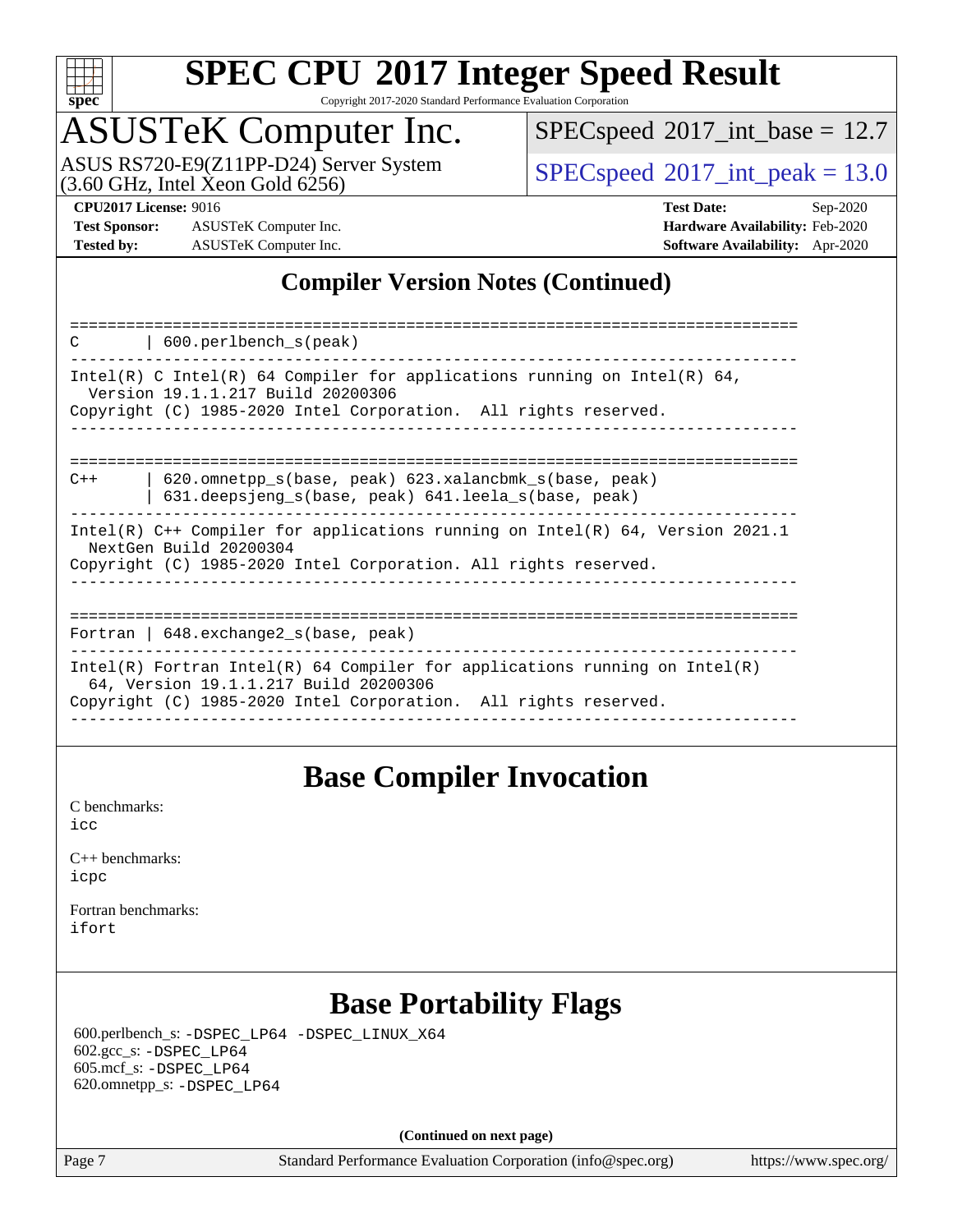

Copyright 2017-2020 Standard Performance Evaluation Corporation

### ASUSTeK Computer Inc.

 $(3.60$  GHz, Intel Xeon Gold  $6256$ ) ASUS RS720-E9(Z11PP-D24) Server System  $SPECspeed@2017$  $SPECspeed@2017$  int\_peak = 13.0

 $SPECspeed^{\circ}2017\_int\_base = 12.7$  $SPECspeed^{\circ}2017\_int\_base = 12.7$ 

**[Test Sponsor:](http://www.spec.org/auto/cpu2017/Docs/result-fields.html#TestSponsor)** ASUSTeK Computer Inc. **[Hardware Availability:](http://www.spec.org/auto/cpu2017/Docs/result-fields.html#HardwareAvailability)** Feb-2020 **[Tested by:](http://www.spec.org/auto/cpu2017/Docs/result-fields.html#Testedby)** ASUSTeK Computer Inc. **[Software Availability:](http://www.spec.org/auto/cpu2017/Docs/result-fields.html#SoftwareAvailability)** Apr-2020

**[CPU2017 License:](http://www.spec.org/auto/cpu2017/Docs/result-fields.html#CPU2017License)** 9016 **[Test Date:](http://www.spec.org/auto/cpu2017/Docs/result-fields.html#TestDate)** Sep-2020

### **[Base Portability Flags \(Continued\)](http://www.spec.org/auto/cpu2017/Docs/result-fields.html#BasePortabilityFlags)**

 623.xalancbmk\_s: [-DSPEC\\_LP64](http://www.spec.org/cpu2017/results/res2020q4/cpu2017-20201023-24237.flags.html#suite_basePORTABILITY623_xalancbmk_s_DSPEC_LP64) [-DSPEC\\_LINUX](http://www.spec.org/cpu2017/results/res2020q4/cpu2017-20201023-24237.flags.html#b623.xalancbmk_s_baseCXXPORTABILITY_DSPEC_LINUX) 625.x264\_s: [-DSPEC\\_LP64](http://www.spec.org/cpu2017/results/res2020q4/cpu2017-20201023-24237.flags.html#suite_basePORTABILITY625_x264_s_DSPEC_LP64) 631.deepsjeng\_s: [-DSPEC\\_LP64](http://www.spec.org/cpu2017/results/res2020q4/cpu2017-20201023-24237.flags.html#suite_basePORTABILITY631_deepsjeng_s_DSPEC_LP64) 641.leela\_s: [-DSPEC\\_LP64](http://www.spec.org/cpu2017/results/res2020q4/cpu2017-20201023-24237.flags.html#suite_basePORTABILITY641_leela_s_DSPEC_LP64) 648.exchange2\_s: [-DSPEC\\_LP64](http://www.spec.org/cpu2017/results/res2020q4/cpu2017-20201023-24237.flags.html#suite_basePORTABILITY648_exchange2_s_DSPEC_LP64) 657.xz\_s: [-DSPEC\\_LP64](http://www.spec.org/cpu2017/results/res2020q4/cpu2017-20201023-24237.flags.html#suite_basePORTABILITY657_xz_s_DSPEC_LP64)

**[Base Optimization Flags](http://www.spec.org/auto/cpu2017/Docs/result-fields.html#BaseOptimizationFlags)**

#### [C benchmarks](http://www.spec.org/auto/cpu2017/Docs/result-fields.html#Cbenchmarks):

[-m64](http://www.spec.org/cpu2017/results/res2020q4/cpu2017-20201023-24237.flags.html#user_CCbase_m64-icc) [-qnextgen](http://www.spec.org/cpu2017/results/res2020q4/cpu2017-20201023-24237.flags.html#user_CCbase_f-qnextgen) [-std=c11](http://www.spec.org/cpu2017/results/res2020q4/cpu2017-20201023-24237.flags.html#user_CCbase_std-icc-std_0e1c27790398a4642dfca32ffe6c27b5796f9c2d2676156f2e42c9c44eaad0c049b1cdb667a270c34d979996257aeb8fc440bfb01818dbc9357bd9d174cb8524) [-Wl,-plugin-opt=-x86-branches-within-32B-boundaries](http://www.spec.org/cpu2017/results/res2020q4/cpu2017-20201023-24237.flags.html#user_CCbase_f-x86-branches-within-32B-boundaries_0098b4e4317ae60947b7b728078a624952a08ac37a3c797dfb4ffeb399e0c61a9dd0f2f44ce917e9361fb9076ccb15e7824594512dd315205382d84209e912f3) [-Wl,-z,muldefs](http://www.spec.org/cpu2017/results/res2020q4/cpu2017-20201023-24237.flags.html#user_CCbase_link_force_multiple1_b4cbdb97b34bdee9ceefcfe54f4c8ea74255f0b02a4b23e853cdb0e18eb4525ac79b5a88067c842dd0ee6996c24547a27a4b99331201badda8798ef8a743f577) [-xCORE-AVX512](http://www.spec.org/cpu2017/results/res2020q4/cpu2017-20201023-24237.flags.html#user_CCbase_f-xCORE-AVX512) [-O3](http://www.spec.org/cpu2017/results/res2020q4/cpu2017-20201023-24237.flags.html#user_CCbase_f-O3) [-ffast-math](http://www.spec.org/cpu2017/results/res2020q4/cpu2017-20201023-24237.flags.html#user_CCbase_f-ffast-math) [-flto](http://www.spec.org/cpu2017/results/res2020q4/cpu2017-20201023-24237.flags.html#user_CCbase_f-flto) [-mfpmath=sse](http://www.spec.org/cpu2017/results/res2020q4/cpu2017-20201023-24237.flags.html#user_CCbase_f-mfpmath_70eb8fac26bde974f8ab713bc9086c5621c0b8d2f6c86f38af0bd7062540daf19db5f3a066d8c6684be05d84c9b6322eb3b5be6619d967835195b93d6c02afa1) [-funroll-loops](http://www.spec.org/cpu2017/results/res2020q4/cpu2017-20201023-24237.flags.html#user_CCbase_f-funroll-loops) [-fuse-ld=gold](http://www.spec.org/cpu2017/results/res2020q4/cpu2017-20201023-24237.flags.html#user_CCbase_f-fuse-ld_920b3586e2b8c6e0748b9c84fa9b744736ba725a32cab14ad8f3d4ad28eecb2f59d1144823d2e17006539a88734fe1fc08fc3035f7676166309105a78aaabc32) [-qopt-mem-layout-trans=4](http://www.spec.org/cpu2017/results/res2020q4/cpu2017-20201023-24237.flags.html#user_CCbase_f-qopt-mem-layout-trans_fa39e755916c150a61361b7846f310bcdf6f04e385ef281cadf3647acec3f0ae266d1a1d22d972a7087a248fd4e6ca390a3634700869573d231a252c784941a8) [-fopenmp](http://www.spec.org/cpu2017/results/res2020q4/cpu2017-20201023-24237.flags.html#user_CCbase_fopenmp_5aa2e47ce4f2ef030ba5d12d5a7a9c4e57167333d78243fcadb80b48d5abb78ff19333f8478e0b2a41e63049eb285965c145ccab7b93db7d0c4d59e4dc6f5591) [-DSPEC\\_OPENMP](http://www.spec.org/cpu2017/results/res2020q4/cpu2017-20201023-24237.flags.html#suite_CCbase_DSPEC_OPENMP) [-L/usr/local/jemalloc64-5.0.1/lib](http://www.spec.org/cpu2017/results/res2020q4/cpu2017-20201023-24237.flags.html#user_CCbase_jemalloc_link_path64_1_cc289568b1a6c0fd3b62c91b824c27fcb5af5e8098e6ad028160d21144ef1b8aef3170d2acf0bee98a8da324cfe4f67d0a3d0c4cc4673d993d694dc2a0df248b) [-ljemalloc](http://www.spec.org/cpu2017/results/res2020q4/cpu2017-20201023-24237.flags.html#user_CCbase_jemalloc_link_lib_d1249b907c500fa1c0672f44f562e3d0f79738ae9e3c4a9c376d49f265a04b9c99b167ecedbf6711b3085be911c67ff61f150a17b3472be731631ba4d0471706)

#### [C++ benchmarks:](http://www.spec.org/auto/cpu2017/Docs/result-fields.html#CXXbenchmarks)

[-m64](http://www.spec.org/cpu2017/results/res2020q4/cpu2017-20201023-24237.flags.html#user_CXXbase_m64-icc) [-qnextgen](http://www.spec.org/cpu2017/results/res2020q4/cpu2017-20201023-24237.flags.html#user_CXXbase_f-qnextgen) [-Wl,-plugin-opt=-x86-branches-within-32B-boundaries](http://www.spec.org/cpu2017/results/res2020q4/cpu2017-20201023-24237.flags.html#user_CXXbase_f-x86-branches-within-32B-boundaries_0098b4e4317ae60947b7b728078a624952a08ac37a3c797dfb4ffeb399e0c61a9dd0f2f44ce917e9361fb9076ccb15e7824594512dd315205382d84209e912f3) [-Wl,-z,muldefs](http://www.spec.org/cpu2017/results/res2020q4/cpu2017-20201023-24237.flags.html#user_CXXbase_link_force_multiple1_b4cbdb97b34bdee9ceefcfe54f4c8ea74255f0b02a4b23e853cdb0e18eb4525ac79b5a88067c842dd0ee6996c24547a27a4b99331201badda8798ef8a743f577) [-xCORE-AVX512](http://www.spec.org/cpu2017/results/res2020q4/cpu2017-20201023-24237.flags.html#user_CXXbase_f-xCORE-AVX512) [-O3](http://www.spec.org/cpu2017/results/res2020q4/cpu2017-20201023-24237.flags.html#user_CXXbase_f-O3) [-ffast-math](http://www.spec.org/cpu2017/results/res2020q4/cpu2017-20201023-24237.flags.html#user_CXXbase_f-ffast-math) [-flto](http://www.spec.org/cpu2017/results/res2020q4/cpu2017-20201023-24237.flags.html#user_CXXbase_f-flto) [-mfpmath=sse](http://www.spec.org/cpu2017/results/res2020q4/cpu2017-20201023-24237.flags.html#user_CXXbase_f-mfpmath_70eb8fac26bde974f8ab713bc9086c5621c0b8d2f6c86f38af0bd7062540daf19db5f3a066d8c6684be05d84c9b6322eb3b5be6619d967835195b93d6c02afa1) [-funroll-loops](http://www.spec.org/cpu2017/results/res2020q4/cpu2017-20201023-24237.flags.html#user_CXXbase_f-funroll-loops) [-fuse-ld=gold](http://www.spec.org/cpu2017/results/res2020q4/cpu2017-20201023-24237.flags.html#user_CXXbase_f-fuse-ld_920b3586e2b8c6e0748b9c84fa9b744736ba725a32cab14ad8f3d4ad28eecb2f59d1144823d2e17006539a88734fe1fc08fc3035f7676166309105a78aaabc32) [-qopt-mem-layout-trans=4](http://www.spec.org/cpu2017/results/res2020q4/cpu2017-20201023-24237.flags.html#user_CXXbase_f-qopt-mem-layout-trans_fa39e755916c150a61361b7846f310bcdf6f04e385ef281cadf3647acec3f0ae266d1a1d22d972a7087a248fd4e6ca390a3634700869573d231a252c784941a8) [-L/usr/local/IntelCompiler19/compilers\\_and\\_libraries\\_2020.1.217/linux/compiler/lib/intel64\\_lin](http://www.spec.org/cpu2017/results/res2020q4/cpu2017-20201023-24237.flags.html#user_CXXbase_linkpath_2cb6f503891ebf8baee7515f4e7d4ec1217444d1d05903cc0091ac4158de400651d2b2313a9fa414cb8a8f0e16ab029634f5c6db340f400369c190d4db8a54a0) [-lqkmalloc](http://www.spec.org/cpu2017/results/res2020q4/cpu2017-20201023-24237.flags.html#user_CXXbase_qkmalloc_link_lib_79a818439969f771c6bc311cfd333c00fc099dad35c030f5aab9dda831713d2015205805422f83de8875488a2991c0a156aaa600e1f9138f8fc37004abc96dc5)

#### [Fortran benchmarks:](http://www.spec.org/auto/cpu2017/Docs/result-fields.html#Fortranbenchmarks)

[-m64](http://www.spec.org/cpu2017/results/res2020q4/cpu2017-20201023-24237.flags.html#user_FCbase_m64-icc) [-Wl,-plugin-opt=-x86-branches-within-32B-boundaries](http://www.spec.org/cpu2017/results/res2020q4/cpu2017-20201023-24237.flags.html#user_FCbase_f-x86-branches-within-32B-boundaries_0098b4e4317ae60947b7b728078a624952a08ac37a3c797dfb4ffeb399e0c61a9dd0f2f44ce917e9361fb9076ccb15e7824594512dd315205382d84209e912f3) [-xCORE-AVX512](http://www.spec.org/cpu2017/results/res2020q4/cpu2017-20201023-24237.flags.html#user_FCbase_f-xCORE-AVX512) [-O3](http://www.spec.org/cpu2017/results/res2020q4/cpu2017-20201023-24237.flags.html#user_FCbase_f-O3) [-ipo](http://www.spec.org/cpu2017/results/res2020q4/cpu2017-20201023-24237.flags.html#user_FCbase_f-ipo) [-no-prec-div](http://www.spec.org/cpu2017/results/res2020q4/cpu2017-20201023-24237.flags.html#user_FCbase_f-no-prec-div) [-qopt-mem-layout-trans=4](http://www.spec.org/cpu2017/results/res2020q4/cpu2017-20201023-24237.flags.html#user_FCbase_f-qopt-mem-layout-trans_fa39e755916c150a61361b7846f310bcdf6f04e385ef281cadf3647acec3f0ae266d1a1d22d972a7087a248fd4e6ca390a3634700869573d231a252c784941a8) [-nostandard-realloc-lhs](http://www.spec.org/cpu2017/results/res2020q4/cpu2017-20201023-24237.flags.html#user_FCbase_f_2003_std_realloc_82b4557e90729c0f113870c07e44d33d6f5a304b4f63d4c15d2d0f1fab99f5daaed73bdb9275d9ae411527f28b936061aa8b9c8f2d63842963b95c9dd6426b8a) [-align array32byte](http://www.spec.org/cpu2017/results/res2020q4/cpu2017-20201023-24237.flags.html#user_FCbase_align_array32byte_b982fe038af199962ba9a80c053b8342c548c85b40b8e86eb3cc33dee0d7986a4af373ac2d51c3f7cf710a18d62fdce2948f201cd044323541f22fc0fffc51b6) [-mbranches-within-32B-boundaries](http://www.spec.org/cpu2017/results/res2020q4/cpu2017-20201023-24237.flags.html#user_FCbase_f-mbranches-within-32B-boundaries)

#### **[Peak Compiler Invocation](http://www.spec.org/auto/cpu2017/Docs/result-fields.html#PeakCompilerInvocation)**

[C benchmarks](http://www.spec.org/auto/cpu2017/Docs/result-fields.html#Cbenchmarks):  $i$ cc

[C++ benchmarks:](http://www.spec.org/auto/cpu2017/Docs/result-fields.html#CXXbenchmarks) [icpc](http://www.spec.org/cpu2017/results/res2020q4/cpu2017-20201023-24237.flags.html#user_CXXpeak_intel_icpc_c510b6838c7f56d33e37e94d029a35b4a7bccf4766a728ee175e80a419847e808290a9b78be685c44ab727ea267ec2f070ec5dc83b407c0218cded6866a35d07)

[Fortran benchmarks](http://www.spec.org/auto/cpu2017/Docs/result-fields.html#Fortranbenchmarks): [ifort](http://www.spec.org/cpu2017/results/res2020q4/cpu2017-20201023-24237.flags.html#user_FCpeak_intel_ifort_8111460550e3ca792625aed983ce982f94888b8b503583aa7ba2b8303487b4d8a21a13e7191a45c5fd58ff318f48f9492884d4413fa793fd88dd292cad7027ca)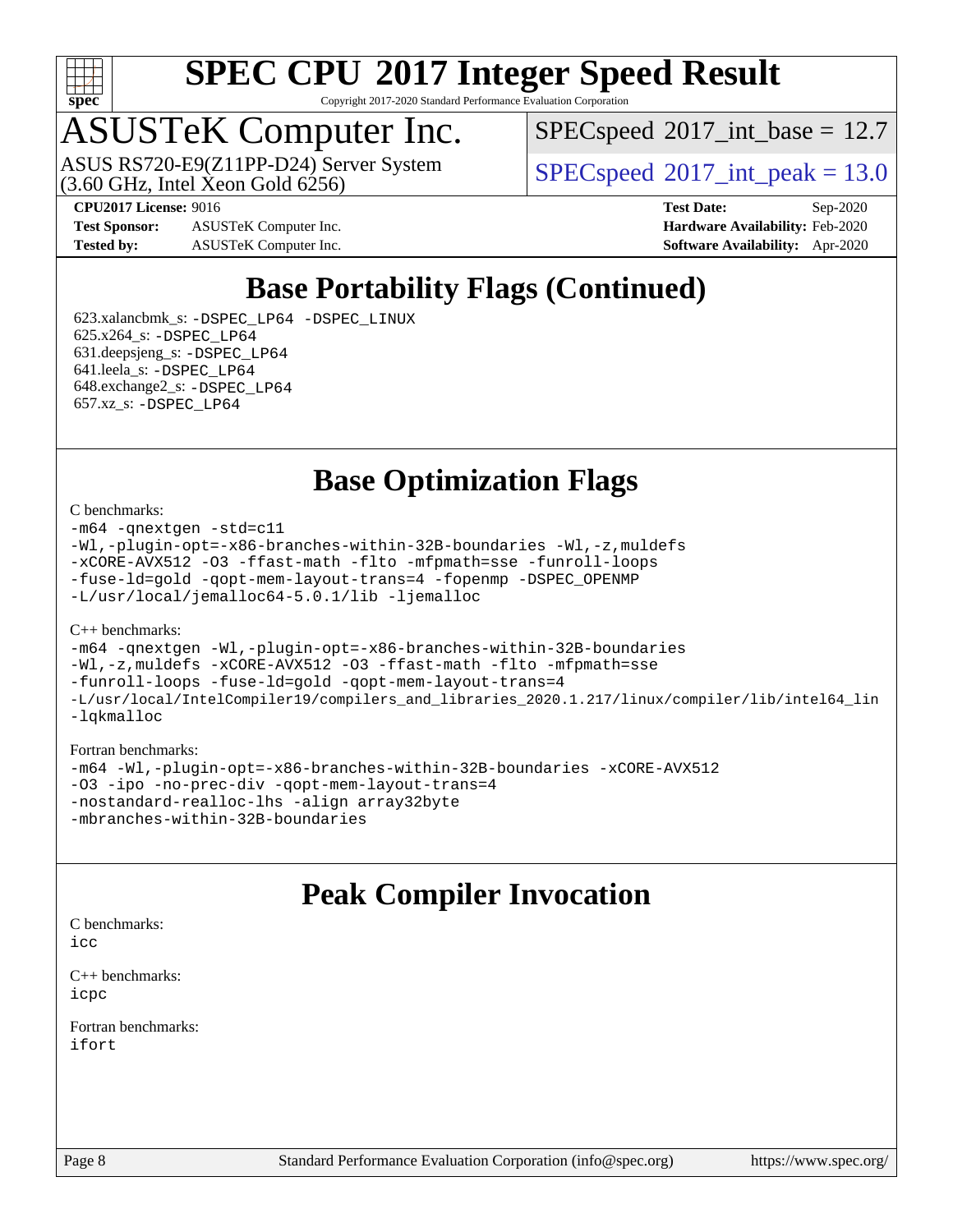

Copyright 2017-2020 Standard Performance Evaluation Corporation

### ASUSTeK Computer Inc.

ASUS RS720-E9(Z11PP-D24) Server System<br>(3.60 GHz, Intel Xeon Gold 6256)

 $SPECspeed^{\circ}2017\_int\_base = 12.7$  $SPECspeed^{\circ}2017\_int\_base = 12.7$ 

 $SPECspeed^{\circ}2017\_int\_peak = 13.0$  $SPECspeed^{\circ}2017\_int\_peak = 13.0$ 

**[Test Sponsor:](http://www.spec.org/auto/cpu2017/Docs/result-fields.html#TestSponsor)** ASUSTeK Computer Inc. **[Hardware Availability:](http://www.spec.org/auto/cpu2017/Docs/result-fields.html#HardwareAvailability)** Feb-2020 **[Tested by:](http://www.spec.org/auto/cpu2017/Docs/result-fields.html#Testedby)** ASUSTeK Computer Inc. **[Software Availability:](http://www.spec.org/auto/cpu2017/Docs/result-fields.html#SoftwareAvailability)** Apr-2020

**[CPU2017 License:](http://www.spec.org/auto/cpu2017/Docs/result-fields.html#CPU2017License)** 9016 **[Test Date:](http://www.spec.org/auto/cpu2017/Docs/result-fields.html#TestDate)** Sep-2020

#### **[Peak Portability Flags](http://www.spec.org/auto/cpu2017/Docs/result-fields.html#PeakPortabilityFlags)**

 600.perlbench\_s: [-DSPEC\\_LP64](http://www.spec.org/cpu2017/results/res2020q4/cpu2017-20201023-24237.flags.html#b600.perlbench_s_peakPORTABILITY_DSPEC_LP64) [-DSPEC\\_LINUX\\_X64](http://www.spec.org/cpu2017/results/res2020q4/cpu2017-20201023-24237.flags.html#b600.perlbench_s_peakCPORTABILITY_DSPEC_LINUX_X64)  $602.\text{gcc}\_\text{s}: -\text{DSPEC}\_\text{LP64}(*) -\text{DSPEC}\_\text{LP64}$  605.mcf\_s: [-DSPEC\\_LP64](http://www.spec.org/cpu2017/results/res2020q4/cpu2017-20201023-24237.flags.html#suite_peakPORTABILITY605_mcf_s_DSPEC_LP64) 620.omnetpp\_s: [-DSPEC\\_LP64](http://www.spec.org/cpu2017/results/res2020q4/cpu2017-20201023-24237.flags.html#suite_peakPORTABILITY620_omnetpp_s_DSPEC_LP64) 623.xalancbmk\_s: [-DSPEC\\_LP64](http://www.spec.org/cpu2017/results/res2020q4/cpu2017-20201023-24237.flags.html#suite_peakPORTABILITY623_xalancbmk_s_DSPEC_LP64) [-DSPEC\\_LINUX](http://www.spec.org/cpu2017/results/res2020q4/cpu2017-20201023-24237.flags.html#b623.xalancbmk_s_peakCXXPORTABILITY_DSPEC_LINUX) 625.x264\_s: [-DSPEC\\_LP64](http://www.spec.org/cpu2017/results/res2020q4/cpu2017-20201023-24237.flags.html#suite_peakPORTABILITY625_x264_s_DSPEC_LP64) 631.deepsjeng\_s: [-DSPEC\\_LP64](http://www.spec.org/cpu2017/results/res2020q4/cpu2017-20201023-24237.flags.html#suite_peakPORTABILITY631_deepsjeng_s_DSPEC_LP64) 641.leela\_s: [-DSPEC\\_LP64](http://www.spec.org/cpu2017/results/res2020q4/cpu2017-20201023-24237.flags.html#suite_peakPORTABILITY641_leela_s_DSPEC_LP64) 648.exchange2\_s: [-DSPEC\\_LP64](http://www.spec.org/cpu2017/results/res2020q4/cpu2017-20201023-24237.flags.html#suite_peakPORTABILITY648_exchange2_s_DSPEC_LP64) 657.xz\_s: [-DSPEC\\_LP64](http://www.spec.org/cpu2017/results/res2020q4/cpu2017-20201023-24237.flags.html#suite_peakPORTABILITY657_xz_s_DSPEC_LP64)

(\*) Indicates a portability flag that was found in a non-portability variable.

### **[Peak Optimization Flags](http://www.spec.org/auto/cpu2017/Docs/result-fields.html#PeakOptimizationFlags)**

[C benchmarks](http://www.spec.org/auto/cpu2017/Docs/result-fields.html#Cbenchmarks):

```
 600.perlbench_s: -Wl,-z,muldefs -prof-gen(pass 1) -prof-use(pass 2)
-xCORE-AVX512 -ipo -O3 -no-prec-div
-qopt-mem-layout-trans=4 -fno-strict-overflow
-mbranches-within-32B-boundaries
-L/usr/local/jemalloc64-5.0.1/lib -ljemalloc
```
 602.gcc\_s: [-m64](http://www.spec.org/cpu2017/results/res2020q4/cpu2017-20201023-24237.flags.html#user_peakCCLD602_gcc_s_m64-icc) [-qnextgen](http://www.spec.org/cpu2017/results/res2020q4/cpu2017-20201023-24237.flags.html#user_peakCCLD602_gcc_s_f-qnextgen) [-std=c11](http://www.spec.org/cpu2017/results/res2020q4/cpu2017-20201023-24237.flags.html#user_peakCCLD602_gcc_s_std-icc-std_0e1c27790398a4642dfca32ffe6c27b5796f9c2d2676156f2e42c9c44eaad0c049b1cdb667a270c34d979996257aeb8fc440bfb01818dbc9357bd9d174cb8524) [-fuse-ld=gold](http://www.spec.org/cpu2017/results/res2020q4/cpu2017-20201023-24237.flags.html#user_peakCCLD602_gcc_s_f-fuse-ld_920b3586e2b8c6e0748b9c84fa9b744736ba725a32cab14ad8f3d4ad28eecb2f59d1144823d2e17006539a88734fe1fc08fc3035f7676166309105a78aaabc32) [-Wl,-plugin-opt=-x86-branches-within-32B-boundaries](http://www.spec.org/cpu2017/results/res2020q4/cpu2017-20201023-24237.flags.html#user_peakLDFLAGS602_gcc_s_f-x86-branches-within-32B-boundaries_0098b4e4317ae60947b7b728078a624952a08ac37a3c797dfb4ffeb399e0c61a9dd0f2f44ce917e9361fb9076ccb15e7824594512dd315205382d84209e912f3) [-Wl,-z,muldefs](http://www.spec.org/cpu2017/results/res2020q4/cpu2017-20201023-24237.flags.html#user_peakEXTRA_LDFLAGS602_gcc_s_link_force_multiple1_b4cbdb97b34bdee9ceefcfe54f4c8ea74255f0b02a4b23e853cdb0e18eb4525ac79b5a88067c842dd0ee6996c24547a27a4b99331201badda8798ef8a743f577) [-fprofile-generate](http://www.spec.org/cpu2017/results/res2020q4/cpu2017-20201023-24237.flags.html#user_peakPASS1_CFLAGSPASS1_LDFLAGS602_gcc_s_fprofile-generate)(pass 1) [-fprofile-use=default.profdata](http://www.spec.org/cpu2017/results/res2020q4/cpu2017-20201023-24237.flags.html#user_peakPASS2_CFLAGSPASS2_LDFLAGS602_gcc_s_fprofile-use_56aeee182b92ec249f9670f17c9b8e7d83fe2d25538e35a2cf64c434b579a2235a8b8fc66ef5678d24461366bbab9d486c870d8a72905233fc08e43eefe3cd80)(pass 2) [-xCORE-AVX512](http://www.spec.org/cpu2017/results/res2020q4/cpu2017-20201023-24237.flags.html#user_peakCOPTIMIZEPASS1_CFLAGSPASS1_LDFLAGS602_gcc_s_f-xCORE-AVX512) [-flto](http://www.spec.org/cpu2017/results/res2020q4/cpu2017-20201023-24237.flags.html#user_peakCOPTIMIZEPASS1_CFLAGSPASS1_LDFLAGS602_gcc_s_f-flto) [-Ofast](http://www.spec.org/cpu2017/results/res2020q4/cpu2017-20201023-24237.flags.html#user_peakPASS1_CFLAGSPASS1_LDFLAGS602_gcc_s_f-Ofast)(pass 1) [-O3](http://www.spec.org/cpu2017/results/res2020q4/cpu2017-20201023-24237.flags.html#user_peakCOPTIMIZE602_gcc_s_f-O3) [-ffast-math](http://www.spec.org/cpu2017/results/res2020q4/cpu2017-20201023-24237.flags.html#user_peakCOPTIMIZE602_gcc_s_f-ffast-math) [-qopt-mem-layout-trans=4](http://www.spec.org/cpu2017/results/res2020q4/cpu2017-20201023-24237.flags.html#user_peakCOPTIMIZE602_gcc_s_f-qopt-mem-layout-trans_fa39e755916c150a61361b7846f310bcdf6f04e385ef281cadf3647acec3f0ae266d1a1d22d972a7087a248fd4e6ca390a3634700869573d231a252c784941a8) [-L/usr/local/jemalloc64-5.0.1/lib](http://www.spec.org/cpu2017/results/res2020q4/cpu2017-20201023-24237.flags.html#user_peakEXTRA_LIBS602_gcc_s_jemalloc_link_path64_1_cc289568b1a6c0fd3b62c91b824c27fcb5af5e8098e6ad028160d21144ef1b8aef3170d2acf0bee98a8da324cfe4f67d0a3d0c4cc4673d993d694dc2a0df248b) [-ljemalloc](http://www.spec.org/cpu2017/results/res2020q4/cpu2017-20201023-24237.flags.html#user_peakEXTRA_LIBS602_gcc_s_jemalloc_link_lib_d1249b907c500fa1c0672f44f562e3d0f79738ae9e3c4a9c376d49f265a04b9c99b167ecedbf6711b3085be911c67ff61f150a17b3472be731631ba4d0471706)

 $605 \text{.mcf}\text{.s.}$  basepeak = yes

 625.x264\_s: [-m64](http://www.spec.org/cpu2017/results/res2020q4/cpu2017-20201023-24237.flags.html#user_peakCCLD625_x264_s_m64-icc) [-qnextgen](http://www.spec.org/cpu2017/results/res2020q4/cpu2017-20201023-24237.flags.html#user_peakCCLD625_x264_s_f-qnextgen) [-std=c11](http://www.spec.org/cpu2017/results/res2020q4/cpu2017-20201023-24237.flags.html#user_peakCCLD625_x264_s_std-icc-std_0e1c27790398a4642dfca32ffe6c27b5796f9c2d2676156f2e42c9c44eaad0c049b1cdb667a270c34d979996257aeb8fc440bfb01818dbc9357bd9d174cb8524) [-Wl,-plugin-opt=-x86-branches-within-32B-boundaries](http://www.spec.org/cpu2017/results/res2020q4/cpu2017-20201023-24237.flags.html#user_peakLDFLAGS625_x264_s_f-x86-branches-within-32B-boundaries_0098b4e4317ae60947b7b728078a624952a08ac37a3c797dfb4ffeb399e0c61a9dd0f2f44ce917e9361fb9076ccb15e7824594512dd315205382d84209e912f3) [-Wl,-z,muldefs](http://www.spec.org/cpu2017/results/res2020q4/cpu2017-20201023-24237.flags.html#user_peakEXTRA_LDFLAGS625_x264_s_link_force_multiple1_b4cbdb97b34bdee9ceefcfe54f4c8ea74255f0b02a4b23e853cdb0e18eb4525ac79b5a88067c842dd0ee6996c24547a27a4b99331201badda8798ef8a743f577) [-xCORE-AVX512](http://www.spec.org/cpu2017/results/res2020q4/cpu2017-20201023-24237.flags.html#user_peakCOPTIMIZE625_x264_s_f-xCORE-AVX512) [-flto](http://www.spec.org/cpu2017/results/res2020q4/cpu2017-20201023-24237.flags.html#user_peakCOPTIMIZE625_x264_s_f-flto) [-O3](http://www.spec.org/cpu2017/results/res2020q4/cpu2017-20201023-24237.flags.html#user_peakCOPTIMIZE625_x264_s_f-O3) [-ffast-math](http://www.spec.org/cpu2017/results/res2020q4/cpu2017-20201023-24237.flags.html#user_peakCOPTIMIZE625_x264_s_f-ffast-math) [-fuse-ld=gold](http://www.spec.org/cpu2017/results/res2020q4/cpu2017-20201023-24237.flags.html#user_peakCOPTIMIZE625_x264_s_f-fuse-ld_920b3586e2b8c6e0748b9c84fa9b744736ba725a32cab14ad8f3d4ad28eecb2f59d1144823d2e17006539a88734fe1fc08fc3035f7676166309105a78aaabc32) [-qopt-mem-layout-trans=4](http://www.spec.org/cpu2017/results/res2020q4/cpu2017-20201023-24237.flags.html#user_peakCOPTIMIZE625_x264_s_f-qopt-mem-layout-trans_fa39e755916c150a61361b7846f310bcdf6f04e385ef281cadf3647acec3f0ae266d1a1d22d972a7087a248fd4e6ca390a3634700869573d231a252c784941a8) [-fno-alias](http://www.spec.org/cpu2017/results/res2020q4/cpu2017-20201023-24237.flags.html#user_peakEXTRA_OPTIMIZE625_x264_s_f-no-alias_77dbac10d91cbfe898fbf4a29d1b29b694089caa623bdd1baccc9957d4edbe8d106c0b357e2748a65b44fc9e83d78098bb898077f3fe92f9faf24f7bd4a07ed7) [-L/usr/local/jemalloc64-5.0.1/lib](http://www.spec.org/cpu2017/results/res2020q4/cpu2017-20201023-24237.flags.html#user_peakEXTRA_LIBS625_x264_s_jemalloc_link_path64_1_cc289568b1a6c0fd3b62c91b824c27fcb5af5e8098e6ad028160d21144ef1b8aef3170d2acf0bee98a8da324cfe4f67d0a3d0c4cc4673d993d694dc2a0df248b) [-ljemalloc](http://www.spec.org/cpu2017/results/res2020q4/cpu2017-20201023-24237.flags.html#user_peakEXTRA_LIBS625_x264_s_jemalloc_link_lib_d1249b907c500fa1c0672f44f562e3d0f79738ae9e3c4a9c376d49f265a04b9c99b167ecedbf6711b3085be911c67ff61f150a17b3472be731631ba4d0471706)

657.xz\_s: basepeak = yes

[C++ benchmarks:](http://www.spec.org/auto/cpu2017/Docs/result-fields.html#CXXbenchmarks)

620.omnetpp\_s: basepeak = yes

**(Continued on next page)**